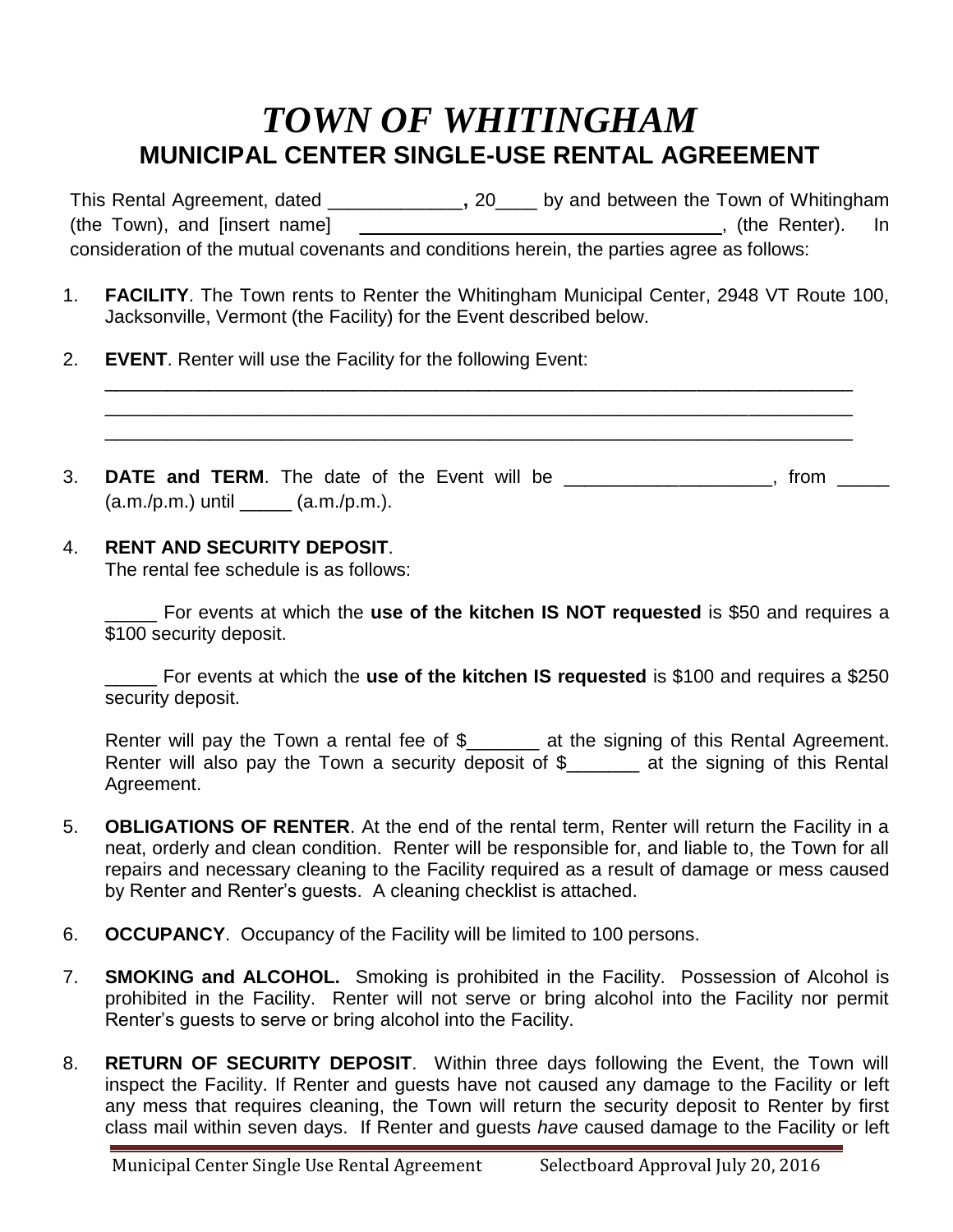a mess that requires cleaning, Town may retain all or a portion of the security deposit. If the Town retains any of the rental deposit, it will give written notice to Renter specifying the amount retained and the reasons therefore. The Town's remedies for damage/cleaning shall not be limited to retention of the security deposit and the Town may pursue any additional remedies authorized by law to recover its damages or losses.

- 9. **INDEMNIFICATION AND HOLD-HARMLESS**. Renter agrees to indemnify and hold the Town, its officers, agents, and employees harmless from any loss or liability which may result from claims of injury to persons or property from any cause arising out of or during the use and occupancy of the Facility by Renter and Renter's guests, agents, or employees.
- 10. **ASSIGNMENT**. This Rental Agreement is not assignable to any other person or entity.
- 11. **CANCELLATION**. The rental fee will not be refunded if notice of cancellation is received less than 24 hours before the Event, unless the Facility is subsequently rented for the same date. The security deposit will be refunded if the Facility is not used. In the event of a power outage or other event that may render the Facility unusable, the rental fee and security deposit will be refunded.
- 12. **RIGHT OF ENTRY AND TERMINATION**. The Town, its officers, agents, and employees shall have the right to enter the Facility at all times during the Event to confirm Renter's conformance to this Agreement. If the Town determines, in its sole judgment, that Renter has breached a term of this Agreement, the Town shall have the right to immediately terminate this Rental Agreement prior to the expiration of its term and prior to the conclusion of the Event without any refund to Renter.
- 13. **CONFORMANCE WITH THE LAW**. Renter agrees that Renter will abide by and conduct its affairs in accordance with the Town of Whitingham Municipal Center Use Policy and all laws, rules, regulations, and ordinances, including those relating to alcohol consumption and noise. Renter shall not engage in or allow any illegal activity to occur at the Facility.

| The parties have executed this Agreement at Whitingham, Vermont this _____ day of<br>$\overline{\phantom{a}}$ , 20 $\overline{\phantom{a}}$ . |                                                                                                                |
|-----------------------------------------------------------------------------------------------------------------------------------------------|----------------------------------------------------------------------------------------------------------------|
| TOWN OF WHITINGHAM, VERMONT                                                                                                                   | <b>RENTER</b>                                                                                                  |
| $\mathsf{By}$                                                                                                                                 |                                                                                                                |
| (Duly authorized Agent)                                                                                                                       |                                                                                                                |
|                                                                                                                                               |                                                                                                                |
|                                                                                                                                               | Phone # 2008 and 2008 and 2008 and 2008 and 2008 and 2008 and 2008 and 2008 and 2008 and 2008 and 2008 and 200 |
|                                                                                                                                               | (Organization, if applicable)                                                                                  |
| Municipal Center Single Use Rental Agreement                                                                                                  | Selectboard Approval July 20, 2016                                                                             |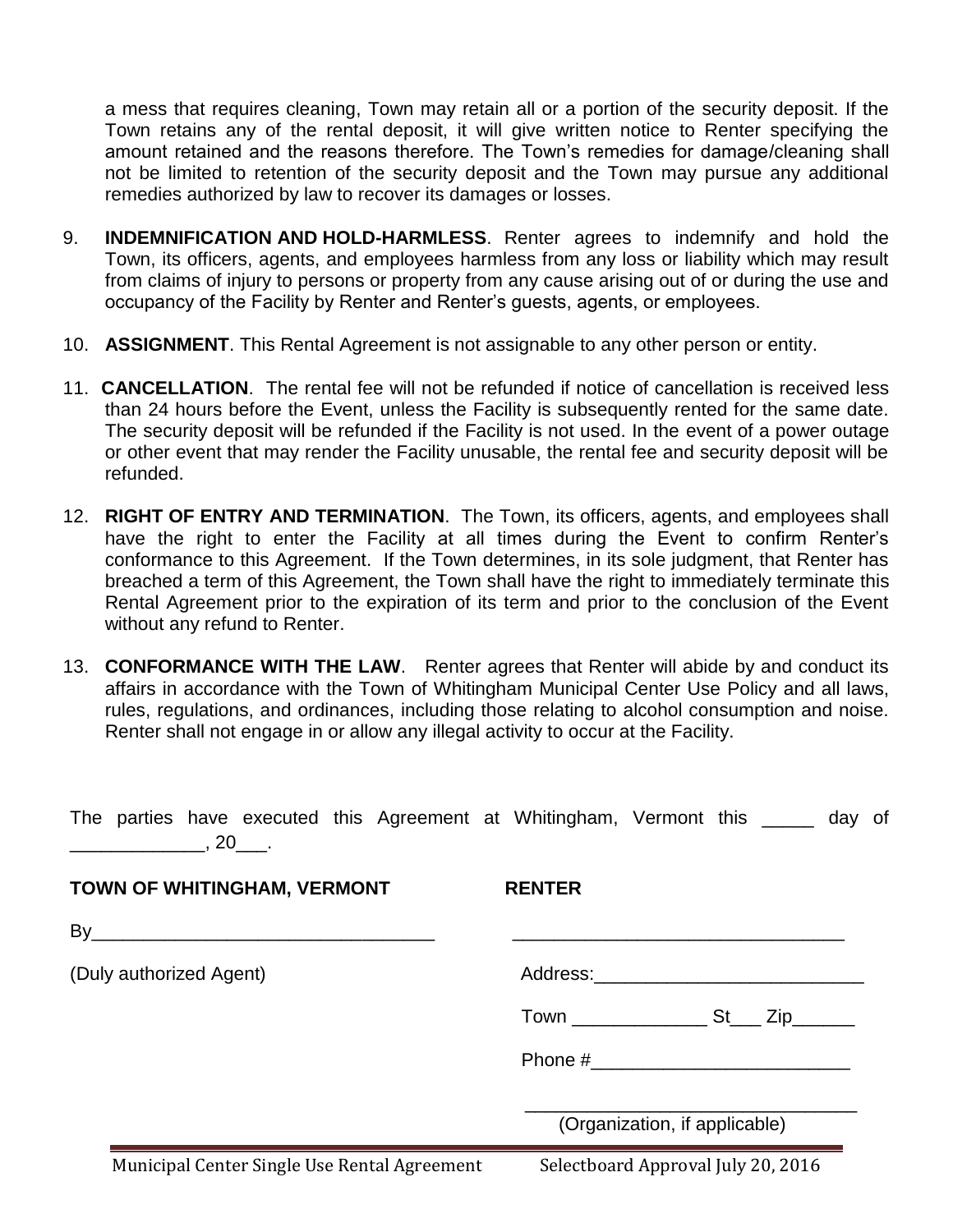## **MUNICIPAL CENTER CLEANING CHECKLIST**

Kitchenette Area:

- \_\_\_\_Trash can empty and has liner. Take the trash with you
- Microwave clean inside and out
- \_\_\_\_Tea pot unplugged
- \_\_\_\_Check sink area-strainers out / counter clean
- \_\_\_\_Bunn coffee pots clean / unit unplugged
- **\_\_\_\_Refrigerator clean inside and out**
- \_\_\_\_Floor area swept and mopped

### Kitchen:

- \_\_\_\_Counter tops washed/dried off
- All sinks washed/dried out
- \_\_\_\_All strainers out of all sinks and washed
- \_\_\_\_Dishwasher cleaned inside and wiped off outside
- \_\_\_\_Under sink drain cleaned
- Microwave washed / dried inside and out
- **EXECO Stove wiped off including top shelf**
- **\_\_\_Burner trays cleaned**
- Stove grates cleaned
- \_\_\_\_Ovens washed out
- \_\_\_\_Oven racks washed off
- \_\_\_\_Can opener cleaned
- \_\_\_\_All stainless prep tables washed /dried-including shelf
- \_\_\_\_Island counter washed/dried
- \_\_\_\_Refrigerators cleaned-freezer tops and shelves wiped out/emptied
- \_\_\_\_All trash containers emptied. Take the trash with you
- \_\_\_\_Kitchen floor swept including under stove and under prep tables
- \_\_\_\_Kitchen floor mopped

## Bathrooms:

- **EXECUTE:** Sinks and toilets not running or overflowing
- \_\_\_\_Sinks and toilets wiped down
- \_\_\_\_Trash cans emptied and have liners. Take the trash with you
- \_\_\_\_Floor swept and mopped

#### Dining Hall:

- \_\_\_\_Chairs and tables returned to original position
- \_\_\_\_Floors swept and mopped